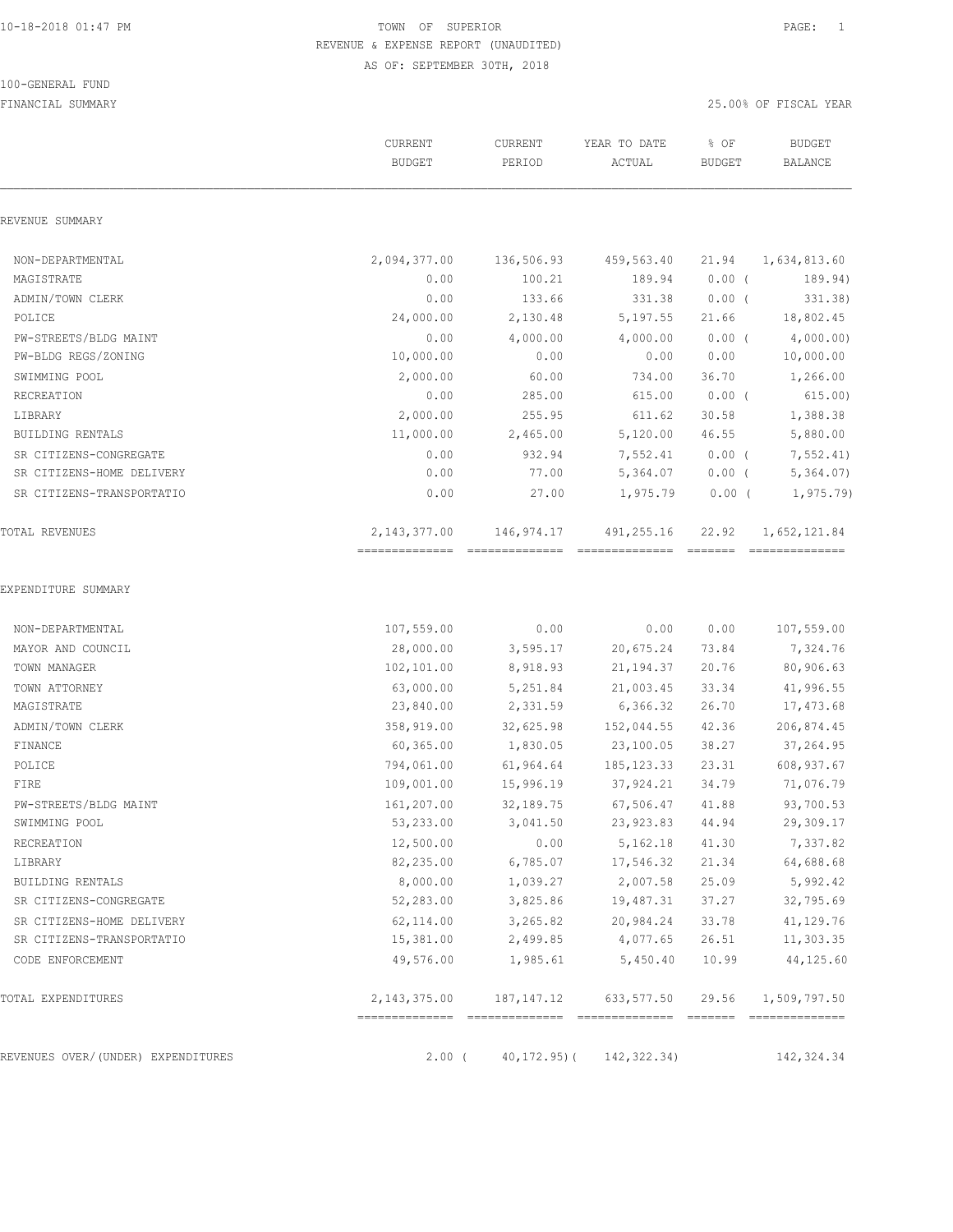## 200-REFUSE SERVICE

|                                    |          | CURRENT<br><b>BUDGET</b>   | CURRENT<br>PERIOD | YEAR TO DATE<br>ACTUAL                                 | % OF<br>BUDGET | <b>BUDGET</b><br><b>BALANCE</b>                     |
|------------------------------------|----------|----------------------------|-------------------|--------------------------------------------------------|----------------|-----------------------------------------------------|
| REVENUE SUMMARY                    |          |                            |                   |                                                        |                |                                                     |
| NON-DEPARTMENTAL                   |          | 4,000.00                   | 524.48            | 1,824.48 45.61                                         |                | 2,175.52                                            |
| <b>TOTAL REVENUES</b>              |          | 4,000.00<br>============== | 524.48            | 1,824.48                                               | 45.61          | 2,175.52                                            |
| EXPENDITURE SUMMARY                |          |                            |                   |                                                        |                |                                                     |
| NON-DEPARTMENTAL                   |          | 111,697.00                 | 81,242.42         | 94,390.94 84.51                                        |                | 17,306.06                                           |
| TOTAL EXPENDITURES                 |          | 111,697.00                 | 81,242.42         | 94,390.94                                              | 84.51          | 17,306.06                                           |
| REVENUES OVER/(UNDER) EXPENDITURES | $\left($ | ==============             | ==============    | --------------<br>$107,697.00$ (80,717.94) (92,566.46) |                | ==============<br>15,130.54)<br>$\sim$ 0.000 $\sim$ |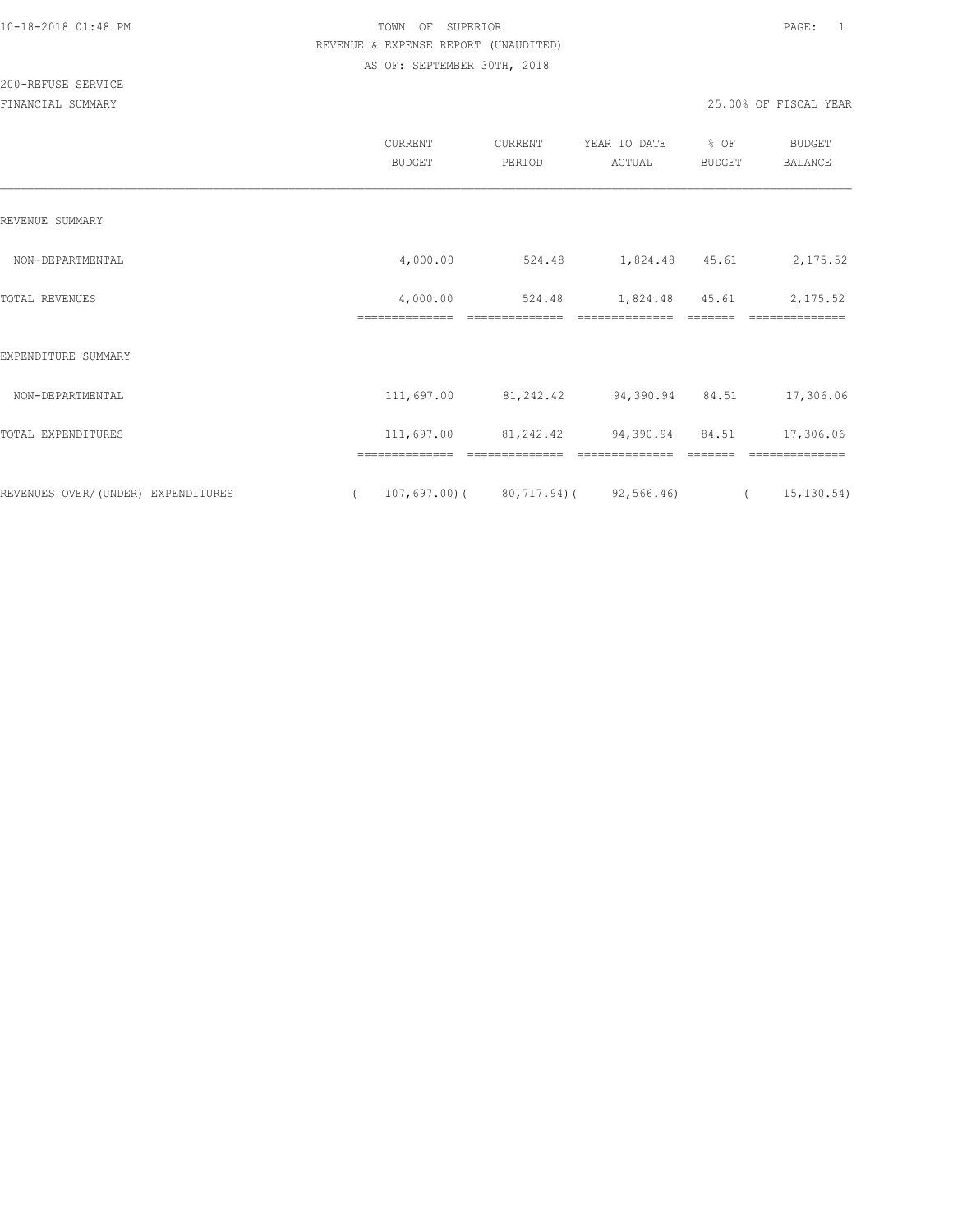#### 210-SEWER

|                                    | CURRENT<br><b>BUDGET</b>     | CURRENT<br>PERIOD                                                                                                                                                                                                                                                                                                                                                                                                                                                                                         | YEAR TO DATE<br>ACTUAL      | % OF<br>BUDGET | <b>BUDGET</b><br><b>BALANCE</b> |
|------------------------------------|------------------------------|-----------------------------------------------------------------------------------------------------------------------------------------------------------------------------------------------------------------------------------------------------------------------------------------------------------------------------------------------------------------------------------------------------------------------------------------------------------------------------------------------------------|-----------------------------|----------------|---------------------------------|
| REVENUE SUMMARY                    |                              |                                                                                                                                                                                                                                                                                                                                                                                                                                                                                                           |                             |                |                                 |
| NON-DEPARTMENTAL                   | 380,000.00                   | 19,803.33                                                                                                                                                                                                                                                                                                                                                                                                                                                                                                 | 69,813.65 18.37             |                | 310,186.35                      |
| TOTAL REVENUES                     | 380,000.00<br>============== | 19,803.33<br>$\begin{array}{c} \multicolumn{2}{c} {\textbf{1}} & \multicolumn{2}{c} {\textbf{2}} & \multicolumn{2}{c} {\textbf{3}} & \multicolumn{2}{c} {\textbf{4}} \\ \multicolumn{2}{c} {\textbf{5}} & \multicolumn{2}{c} {\textbf{6}} & \multicolumn{2}{c} {\textbf{7}} & \multicolumn{2}{c} {\textbf{8}} & \multicolumn{2}{c} {\textbf{9}} \\ \multicolumn{2}{c} {\textbf{1}} & \multicolumn{2}{c} {\textbf{1}} & \multicolumn{2}{c} {\textbf{1}} & \multicolumn{2}{c} {\textbf{1}} & \multicolumn{$ | 69,813.65<br>============== | 18.37          | 310,186.35<br>==============    |
| EXPENDITURE SUMMARY                |                              |                                                                                                                                                                                                                                                                                                                                                                                                                                                                                                           |                             |                |                                 |
| NON-DEPARTMENTAL                   | 502,925.00                   | 46,213.92                                                                                                                                                                                                                                                                                                                                                                                                                                                                                                 | 115,492.34 22.96            |                | 387, 432.66                     |
| TOTAL EXPENDITURES                 | 502,925.00                   | 46,213.92                                                                                                                                                                                                                                                                                                                                                                                                                                                                                                 | 115,492.34 22.96            |                | 387, 432.66                     |
| REVENUES OVER/(UNDER) EXPENDITURES | $\left($                     | $122, 925.00$ ( $26, 410.59$ ( $45, 678.69$ )                                                                                                                                                                                                                                                                                                                                                                                                                                                             |                             |                | 77,246.31)<br>$\sqrt{2}$        |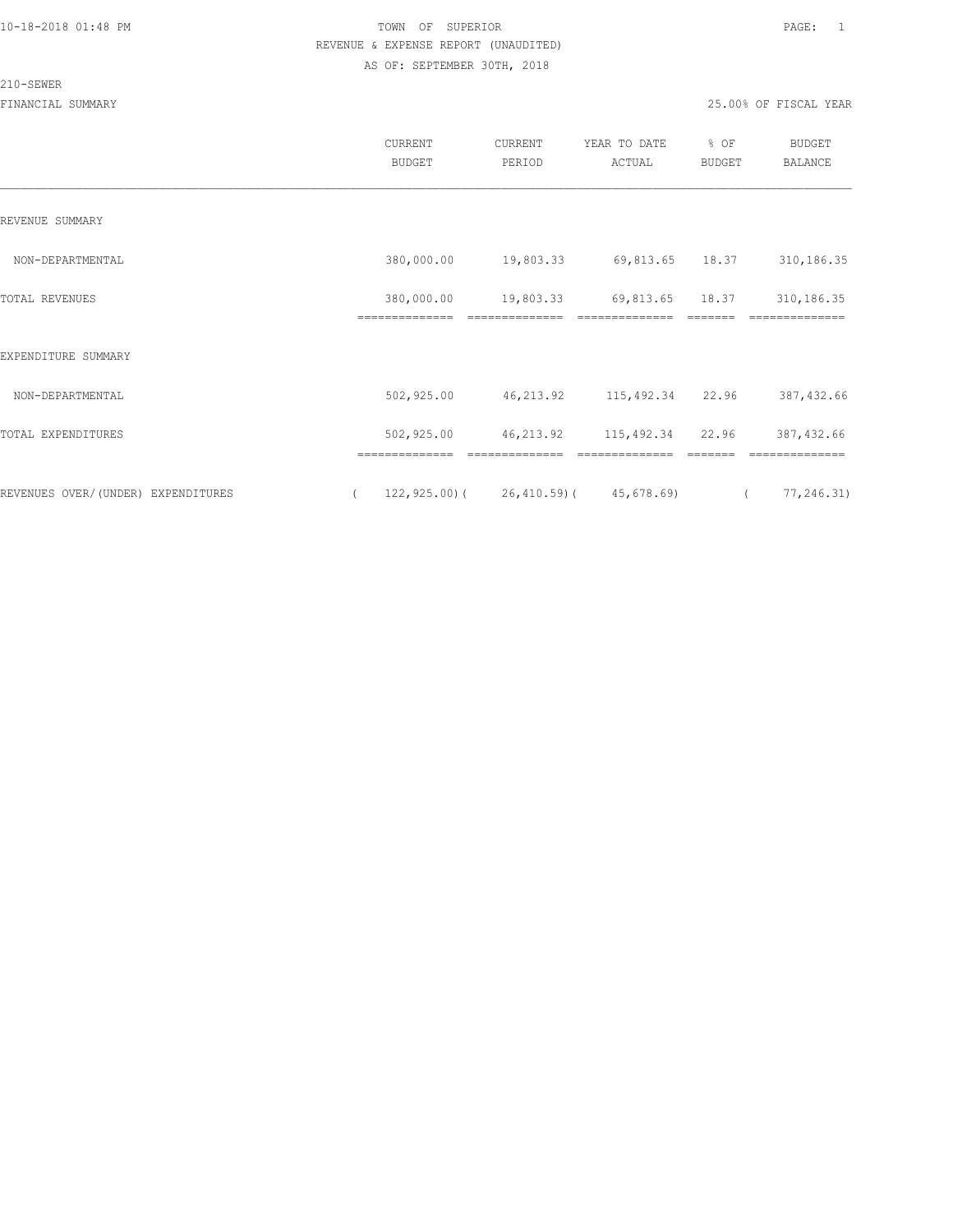#### 220-AMBULANCE

|                                     | <b>CURRENT</b><br><b>BUDGET</b> | CURRENT<br>PERIOD           | YEAR TO DATE<br>ACTUAL             | % OF<br><b>BUDGET</b> | <b>BUDGET</b><br>BALANCE |
|-------------------------------------|---------------------------------|-----------------------------|------------------------------------|-----------------------|--------------------------|
| REVENUE SUMMARY                     |                                 |                             |                                    |                       |                          |
| NON-DEPARTMENTAL                    | 648,627.00                      | 44,754.25                   | 105,976.01 16.34                   |                       | 542,650.99               |
| TOTAL REVENUES                      | 648,627.00<br>==============    | 44,754.25<br>============== | 105,976.01 16.34<br>============== |                       | 542,650.99<br>========== |
| EXPENDITURE SUMMARY                 |                                 |                             |                                    |                       |                          |
| NON-DEPARTMENTAL                    | 423,158.00                      | 29,825.86                   | 83,474.63 19.73                    |                       | 339,683.37               |
| TOTAL EXPENDITURES                  | 423,158.00                      | 29,825.86                   | 83, 474.63 19.73                   |                       | 339,683.37               |
|                                     |                                 |                             |                                    |                       |                          |
| REVENUES OVER/ (UNDER) EXPENDITURES | 225,469.00                      | 14,928.39                   | 22,501.38                          |                       | 202,967.62               |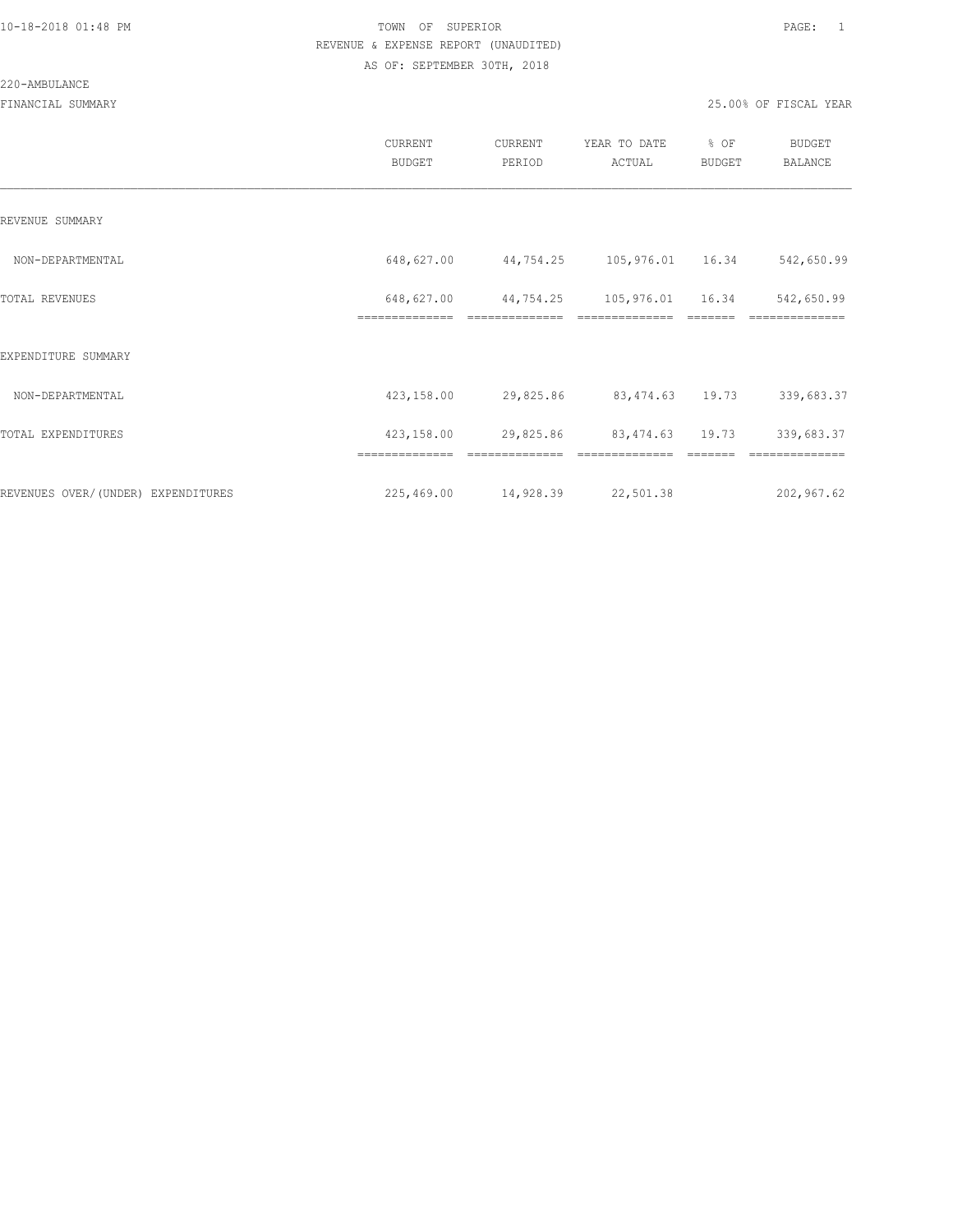#### 230-CEMETARY

|                                     | <b>CURRENT</b><br><b>BUDGET</b> | CURRENT<br>PERIOD | YEAR TO DATE<br>ACTUAL | % OF<br><b>BUDGET</b> | <b>BUDGET</b><br>BALANCE |
|-------------------------------------|---------------------------------|-------------------|------------------------|-----------------------|--------------------------|
| REVENUE SUMMARY                     |                                 |                   |                        |                       |                          |
| NON-DEPARTMENTAL                    | 25,000.00                       | 1,800.00          | 4,350.00               | 17.40                 | 20,650.00                |
| TOTAL REVENUES                      | 25,000.00                       | 1,800.00          | 4,350.00               | 17.40                 | 20,650.00                |
| EXPENDITURE SUMMARY                 |                                 |                   |                        |                       |                          |
| NON-DEPARTMENTAL                    | 19,847.00                       | 816.49            | 3,019.69               | 15.21                 | 16,827.31                |
| TOTAL EXPENDITURES                  | 19,847.00                       | 816.49            | 3,019.69               | 15.21                 | 16,827.31                |
| REVENUES OVER/ (UNDER) EXPENDITURES | ==============<br>5,153.00      | 983.51            | 1,330.31               |                       | 3,822.69                 |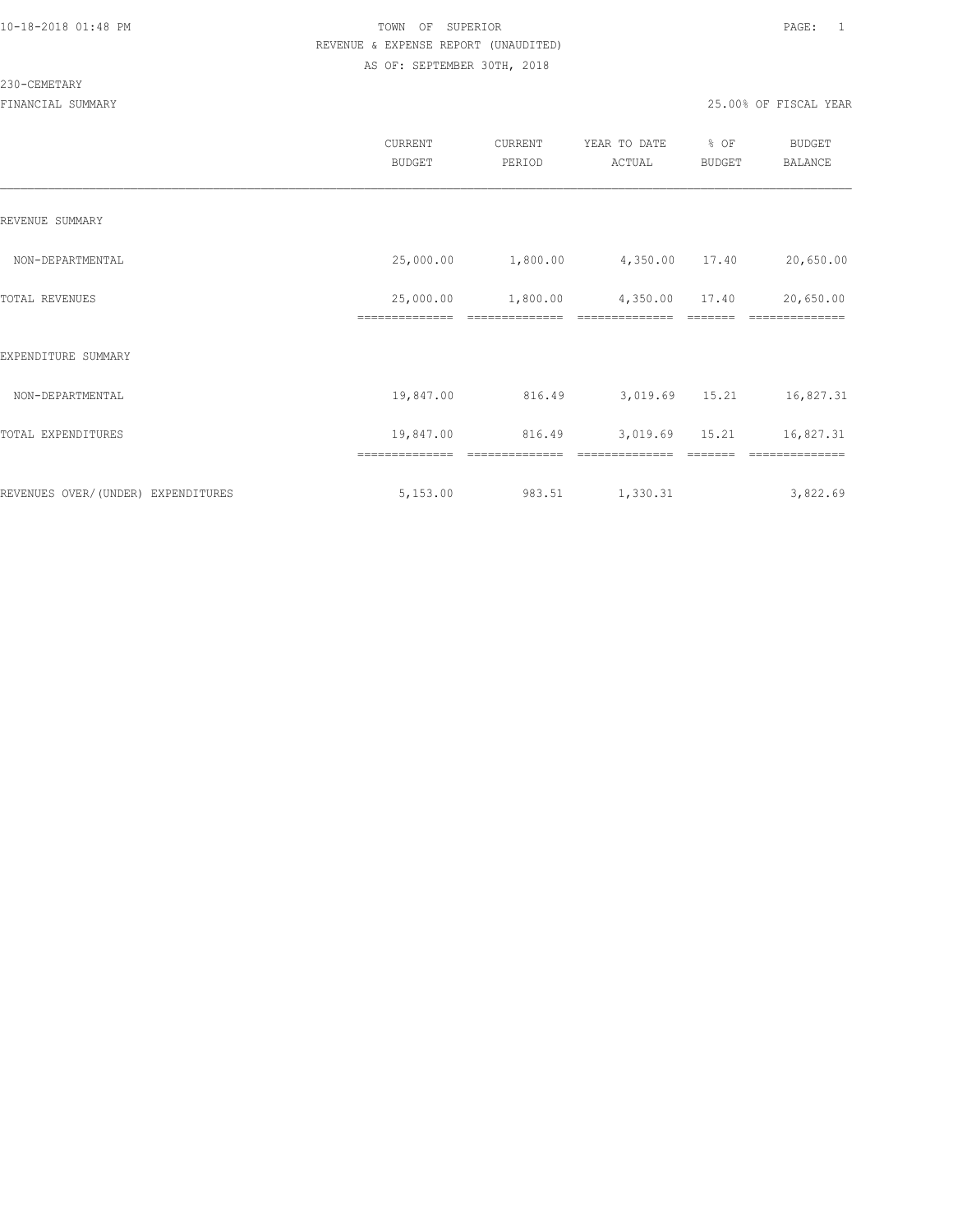## 300-HIGHWAY USERS REVENUE

|                                    | CURRENT<br><b>BUDGET</b>     | CURRENT<br>PERIOD                              | YEAR TO DATE<br>ACTUAL            | % OF<br>BUDGET | BUDGET<br><b>BALANCE</b>     |
|------------------------------------|------------------------------|------------------------------------------------|-----------------------------------|----------------|------------------------------|
| REVENUE SUMMARY                    |                              |                                                |                                   |                |                              |
| NON-DEPARTMENTAL                   | 468,178.00                   |                                                | 19,412.74 60,123.36 12.84         |                | 408,054.64                   |
| TOTAL REVENUES                     | 468,178.00<br>============== | 19,412.74                                      | 60,123.36 12.84<br>============== |                | 408,054.64                   |
| EXPENDITURE SUMMARY                |                              |                                                |                                   |                |                              |
| NON-DEPARTMENTAL                   | 406,033.00                   | 32,698.48                                      | 92,088.83                         | 22.68          | 313,944.17                   |
| TOTAL EXPENDITURES                 | 406,033.00<br>============== | 32,698.48                                      | 92,088.83<br>--------------       | 22.68          | 313,944.17<br>-------------- |
| REVENUES OVER/(UNDER) EXPENDITURES |                              | $62, 145.00$ ( $13, 285.74$ ) ( $31, 965.47$ ) |                                   |                | 94,110.47                    |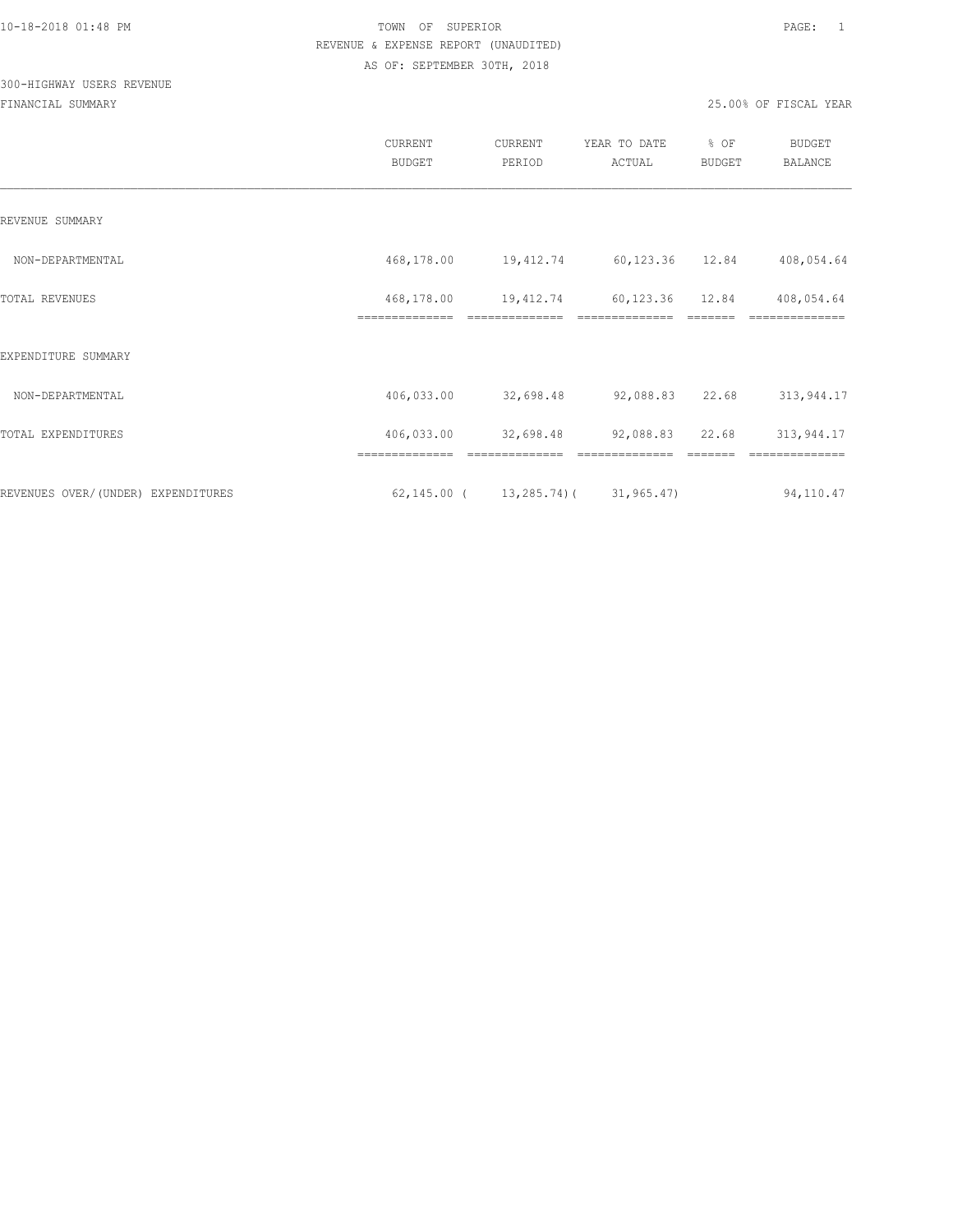#### 310-EXCISE TAX

|                                     | <b>CURRENT</b><br>BUDGET     | CURRENT<br>PERIOD                            | YEAR TO DATE<br>ACTUAL | % OF<br><b>BUDGET</b> | <b>BUDGET</b><br>BALANCE     |
|-------------------------------------|------------------------------|----------------------------------------------|------------------------|-----------------------|------------------------------|
| REVENUE SUMMARY                     |                              |                                              |                        |                       |                              |
| NON-DEPARTMENTAL                    | 415,771.00                   | 0.00                                         | 0.00                   | 0.00                  | 415,771.00                   |
| TOTAL REVENUES                      | 415,771.00<br>-------------- | 0.00<br>--------------                       | 0.00<br>-------------- | 0.00<br>=======       | 415,771.00<br>============== |
| EXPENDITURE SUMMARY                 |                              |                                              |                        |                       |                              |
| NON-DEPARTMENTAL                    | 477,917.00                   | 13,425.92                                    | 31,749.24 6.64         |                       | 446,167.76                   |
| TOTAL EXPENDITURES                  | 477,917.00                   | 13,425.92                                    | 31,749.24              | 6.64                  | 446, 167. 76                 |
|                                     |                              |                                              |                        |                       |                              |
| REVENUES OVER/ (UNDER) EXPENDITURES |                              | $62, 146.00$ ( $13, 425.92$ ( $31, 749.24$ ) |                        | $\sqrt{2}$            | 30, 396.76                   |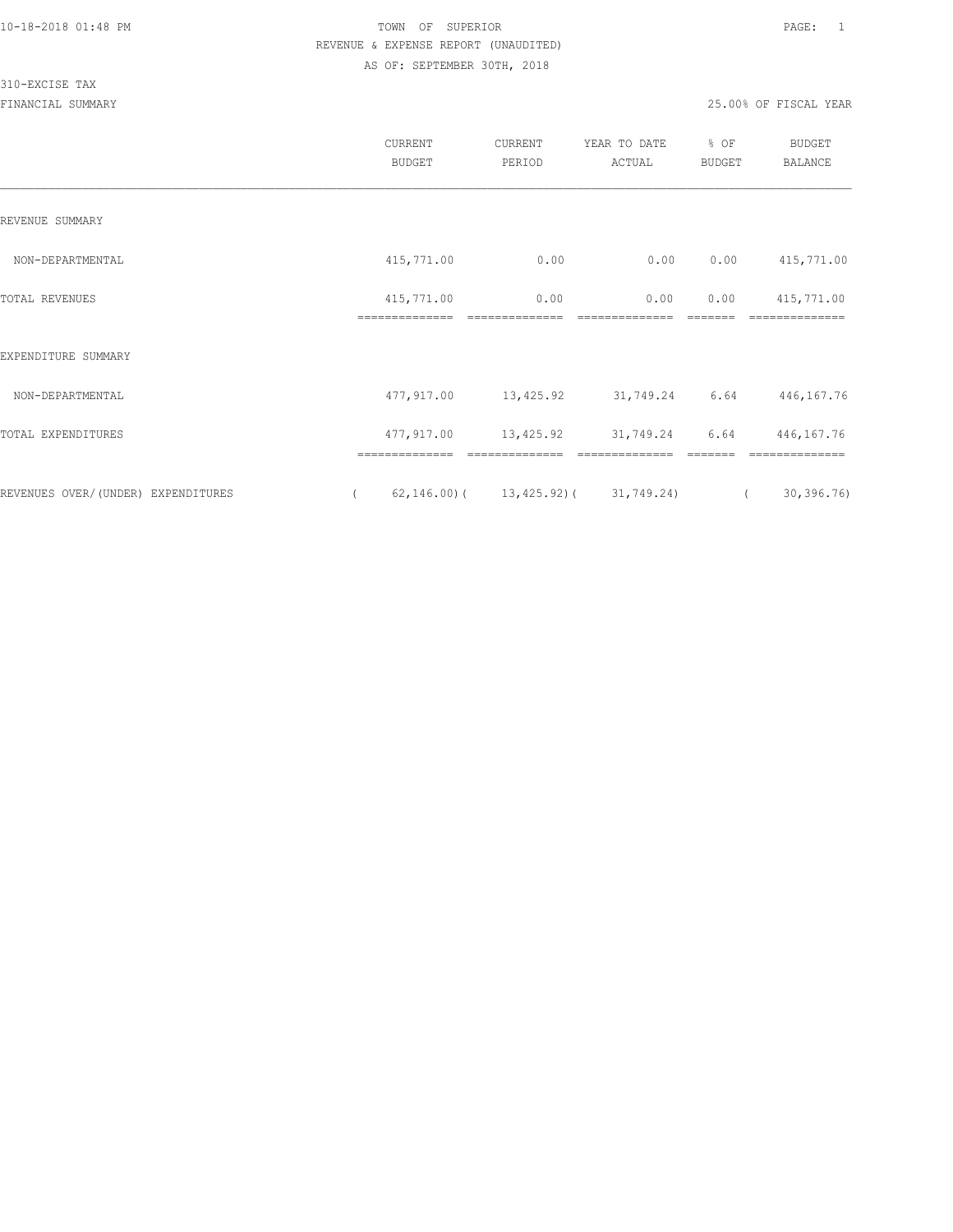# 320-LOCAL TRANS ASSISTANCE

|                     | CURRENT<br>BUDGET                                                                                                                                                                                                                                                                                                                                                                                                                                                                            | CURRENT<br>PERIOD   | YEAR TO DATE % OF<br>ACTUAL  | BUDGET               | BUDGET<br>BALANCE                                                                                                                                                                                                                                                                                                                                                                                                                                                                            |
|---------------------|----------------------------------------------------------------------------------------------------------------------------------------------------------------------------------------------------------------------------------------------------------------------------------------------------------------------------------------------------------------------------------------------------------------------------------------------------------------------------------------------|---------------------|------------------------------|----------------------|----------------------------------------------------------------------------------------------------------------------------------------------------------------------------------------------------------------------------------------------------------------------------------------------------------------------------------------------------------------------------------------------------------------------------------------------------------------------------------------------|
| REVENUE SUMMARY     | ______________<br>.                                                                                                                                                                                                                                                                                                                                                                                                                                                                          | ______________<br>. | ______________<br>---------- | --------<br>======   | ______________<br>.                                                                                                                                                                                                                                                                                                                                                                                                                                                                          |
| EXPENDITURE SUMMARY | $\begin{array}{c} \multicolumn{2}{c} {\textbf{1}} & \multicolumn{2}{c} {\textbf{2}} & \multicolumn{2}{c} {\textbf{3}} & \multicolumn{2}{c} {\textbf{4}} \\ \multicolumn{2}{c} {\textbf{2}} & \multicolumn{2}{c} {\textbf{3}} & \multicolumn{2}{c} {\textbf{4}} & \multicolumn{2}{c} {\textbf{5}} & \multicolumn{2}{c} {\textbf{6}} \\ \multicolumn{2}{c} {\textbf{4}} & \multicolumn{2}{c} {\textbf{5}} & \multicolumn{2}{c} {\textbf{6}} & \multicolumn{2}{c} {\textbf{6}} & \multicolumn{$ | ==============      | ==============               | --------<br>________ | $\begin{array}{c} \multicolumn{2}{c} {\textbf{1}} & \multicolumn{2}{c} {\textbf{2}} & \multicolumn{2}{c} {\textbf{3}} & \multicolumn{2}{c} {\textbf{4}} \\ \multicolumn{2}{c} {\textbf{5}} & \multicolumn{2}{c} {\textbf{6}} & \multicolumn{2}{c} {\textbf{7}} & \multicolumn{2}{c} {\textbf{8}} & \multicolumn{2}{c} {\textbf{9}} \\ \multicolumn{2}{c} {\textbf{1}} & \multicolumn{2}{c} {\textbf{1}} & \multicolumn{2}{c} {\textbf{1}} & \multicolumn{2}{c} {\textbf{1}} & \multicolumn{$ |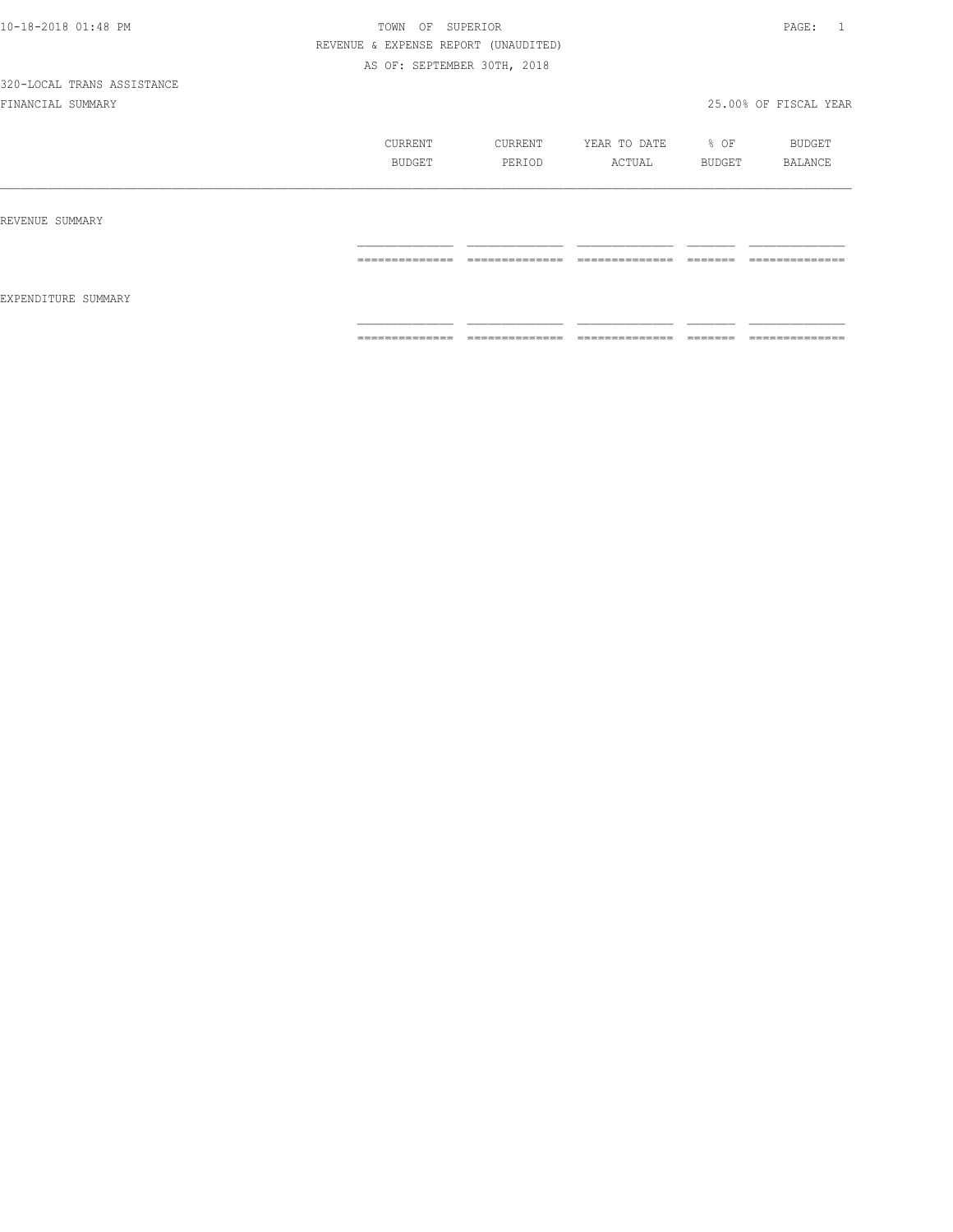#### 400-GADA BOND

|                     | CURRENT<br>BUDGET                                                                                                                                                                                                                                                                                                                                                                                                                                                                            | CURRENT<br>PERIOD                                                                                                                                                                                                                                                                                                                                                                                                                                                                         | YEAR TO DATE<br>ACTUAL                                                                                                                                                                                                                                                                                                                                                                                                                                                                 | % OF<br>BUDGET      | BUDGET<br>BALANCE                                                                                                                                                                                                                                                                                                                                                                                                                                                                            |
|---------------------|----------------------------------------------------------------------------------------------------------------------------------------------------------------------------------------------------------------------------------------------------------------------------------------------------------------------------------------------------------------------------------------------------------------------------------------------------------------------------------------------|-------------------------------------------------------------------------------------------------------------------------------------------------------------------------------------------------------------------------------------------------------------------------------------------------------------------------------------------------------------------------------------------------------------------------------------------------------------------------------------------|----------------------------------------------------------------------------------------------------------------------------------------------------------------------------------------------------------------------------------------------------------------------------------------------------------------------------------------------------------------------------------------------------------------------------------------------------------------------------------------|---------------------|----------------------------------------------------------------------------------------------------------------------------------------------------------------------------------------------------------------------------------------------------------------------------------------------------------------------------------------------------------------------------------------------------------------------------------------------------------------------------------------------|
| REVENUE SUMMARY     |                                                                                                                                                                                                                                                                                                                                                                                                                                                                                              |                                                                                                                                                                                                                                                                                                                                                                                                                                                                                           |                                                                                                                                                                                                                                                                                                                                                                                                                                                                                        |                     |                                                                                                                                                                                                                                                                                                                                                                                                                                                                                              |
|                     | $\begin{array}{c} \multicolumn{2}{c} {\textbf{1}} & \multicolumn{2}{c} {\textbf{2}} & \multicolumn{2}{c} {\textbf{3}} & \multicolumn{2}{c} {\textbf{4}} \\ \multicolumn{2}{c} {\textbf{2}} & \multicolumn{2}{c} {\textbf{3}} & \multicolumn{2}{c} {\textbf{4}} & \multicolumn{2}{c} {\textbf{5}} & \multicolumn{2}{c} {\textbf{6}} \\ \multicolumn{2}{c} {\textbf{4}} & \multicolumn{2}{c} {\textbf{5}} & \multicolumn{2}{c} {\textbf{6}} & \multicolumn{2}{c} {\textbf{6}} & \multicolumn{$ | $\begin{minipage}{0.99\linewidth} \begin{tabular}{l} \multicolumn{2}{l}{} & \multicolumn{2}{l}{} & \multicolumn{2}{l}{} \\ \multicolumn{2}{l}{} & \multicolumn{2}{l}{} & \multicolumn{2}{l}{} \\ \multicolumn{2}{l}{} & \multicolumn{2}{l}{} & \multicolumn{2}{l}{} \\ \multicolumn{2}{l}{} & \multicolumn{2}{l}{} & \multicolumn{2}{l}{} \\ \multicolumn{2}{l}{} & \multicolumn{2}{l}{} & \multicolumn{2}{l}{} \\ \multicolumn{2}{l}{} & \multicolumn{2}{l}{} & \multicolumn{2}{l}{} \\$ | ==============                                                                                                                                                                                                                                                                                                                                                                                                                                                                         |                     | $\begin{array}{c} \multicolumn{2}{c} {\textbf{1}} & \multicolumn{2}{c} {\textbf{2}} & \multicolumn{2}{c} {\textbf{3}} & \multicolumn{2}{c} {\textbf{4}} \\ \multicolumn{2}{c} {\textbf{5}} & \multicolumn{2}{c} {\textbf{6}} & \multicolumn{2}{c} {\textbf{7}} & \multicolumn{2}{c} {\textbf{8}} & \multicolumn{2}{c} {\textbf{9}} \\ \multicolumn{2}{c} {\textbf{1}} & \multicolumn{2}{c} {\textbf{1}} & \multicolumn{2}{c} {\textbf{1}} & \multicolumn{2}{c} {\textbf{1}} & \multicolumn{$ |
| EXPENDITURE SUMMARY |                                                                                                                                                                                                                                                                                                                                                                                                                                                                                              |                                                                                                                                                                                                                                                                                                                                                                                                                                                                                           |                                                                                                                                                                                                                                                                                                                                                                                                                                                                                        |                     |                                                                                                                                                                                                                                                                                                                                                                                                                                                                                              |
|                     | $\begin{array}{c} \multicolumn{2}{c} {\textbf{1}} & \multicolumn{2}{c} {\textbf{2}} & \multicolumn{2}{c} {\textbf{3}} & \multicolumn{2}{c} {\textbf{4}} \\ \multicolumn{2}{c} {\textbf{5}} & \multicolumn{2}{c} {\textbf{6}} & \multicolumn{2}{c} {\textbf{7}} & \multicolumn{2}{c} {\textbf{8}} & \multicolumn{2}{c} {\textbf{9}} \\ \multicolumn{2}{c} {\textbf{1}} & \multicolumn{2}{c} {\textbf{1}} & \multicolumn{2}{c} {\textbf{1}} & \multicolumn{2}{c} {\textbf{1}} & \multicolumn{$ | ______________<br>_______________                                                                                                                                                                                                                                                                                                                                                                                                                                                         | $\begin{array}{cccccccccc} \multicolumn{2}{c}{} & \multicolumn{2}{c}{} & \multicolumn{2}{c}{} & \multicolumn{2}{c}{} & \multicolumn{2}{c}{} & \multicolumn{2}{c}{} & \multicolumn{2}{c}{} & \multicolumn{2}{c}{} & \multicolumn{2}{c}{} & \multicolumn{2}{c}{} & \multicolumn{2}{c}{} & \multicolumn{2}{c}{} & \multicolumn{2}{c}{} & \multicolumn{2}{c}{} & \multicolumn{2}{c}{} & \multicolumn{2}{c}{} & \multicolumn{2}{c}{} & \multicolumn{2}{c}{} & \multicolumn{2}{c}{} & \mult$ | ________<br>------- | ______________<br>---------------                                                                                                                                                                                                                                                                                                                                                                                                                                                            |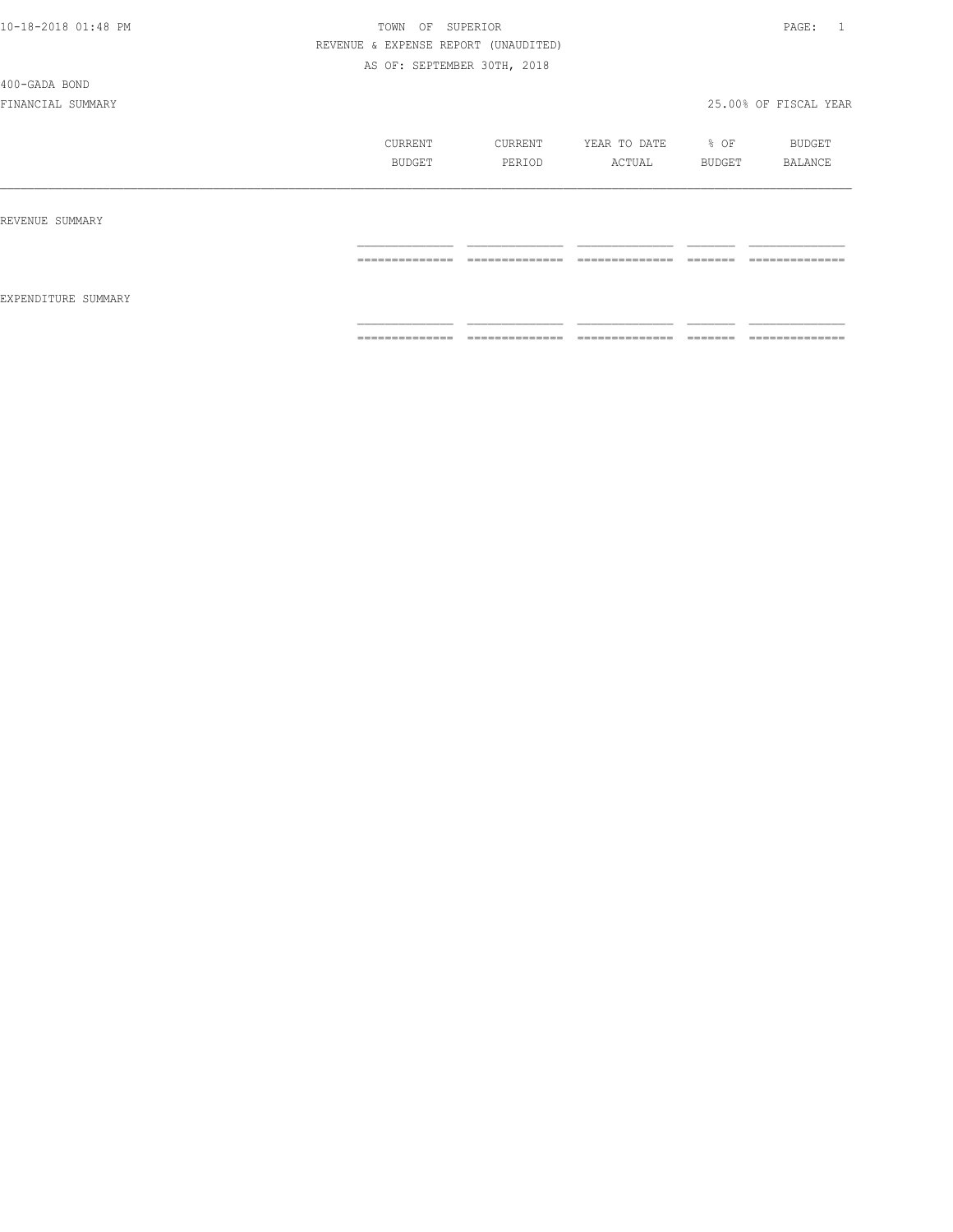#### 410-MPC BOND

|                     | CURRENT<br>BUDGET | CURRENT<br>PERIOD | YEAR TO DATE<br>ACTUAL | % OF<br>BUDGET | BUDGET<br>BALANCE |
|---------------------|-------------------|-------------------|------------------------|----------------|-------------------|
| REVENUE SUMMARY     |                   |                   |                        |                |                   |
| EXPENDITURE SUMMARY | --------------    | --------------    | --------------         | -------        | --------------    |
|                     | .                 | .                 | _______________        | ________       | _______________   |
|                     | ---------------   | ---------------   | ---------------        | -------        | --------------    |
|                     | ---------------   | .                 | .                      | ------         | .                 |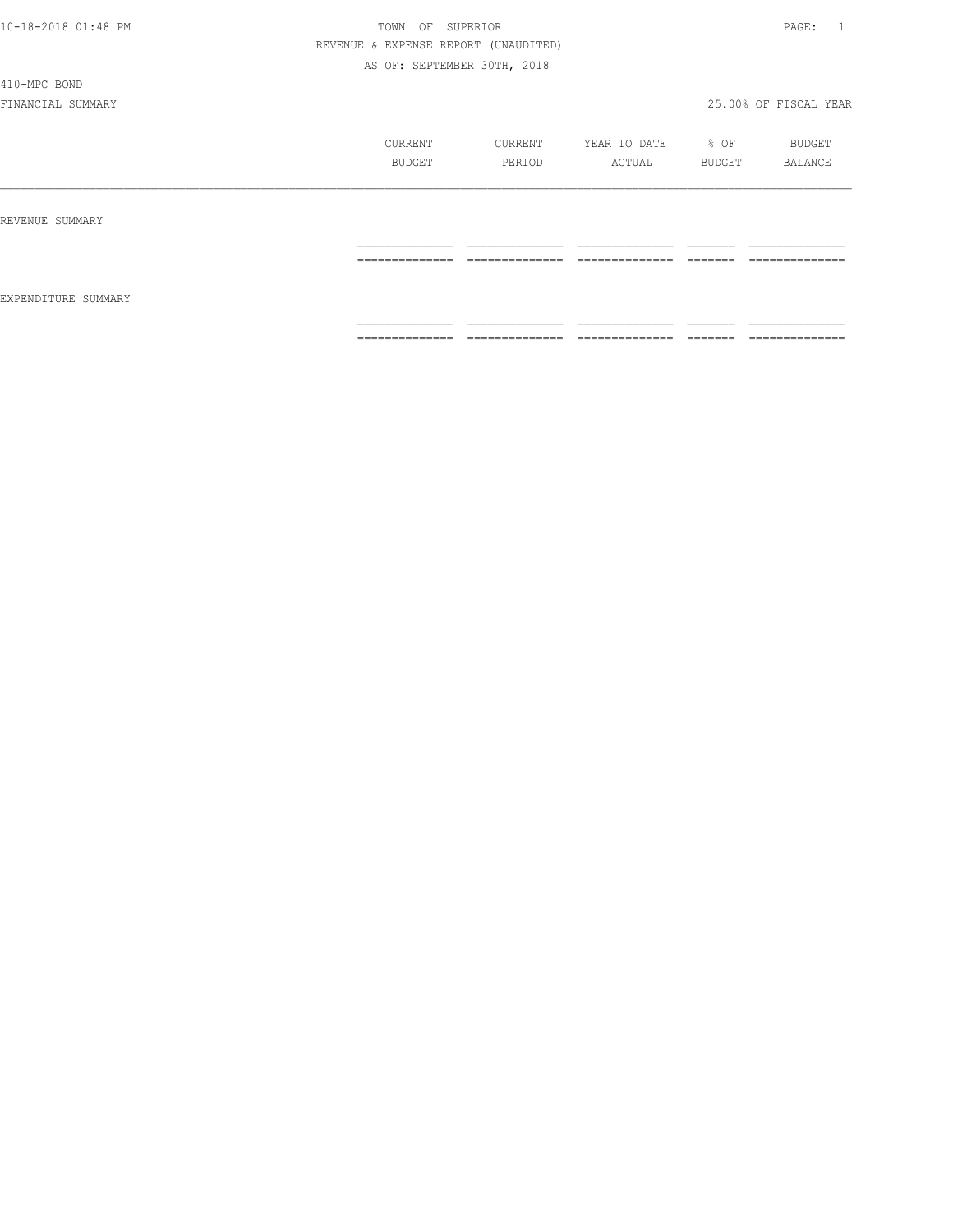#### 500-GRANTS

|                                    | CURRENT<br>BUDGET | CURRENT<br>PERIOD | YEAR TO DATE<br>ACTUAL        | % OF<br><b>BUDGET</b> | <b>BUDGET</b><br><b>BALANCE</b> |
|------------------------------------|-------------------|-------------------|-------------------------------|-----------------------|---------------------------------|
| REVENUE SUMMARY                    |                   |                   |                               |                       |                                 |
| NON-DEPARTMENTAL                   | 2,488,440.00      | 0.00              | 0.00                          | 0.00                  | 2,488,440.00                    |
| FIRE GRANTS                        | 0.00              | 0.00              | 1,700.00                      |                       | $0.00$ ( $1,700.00$ )           |
| RECREATION GRANTS                  | 7,500.00          | 0.00              | 19,264.00 256.85 ( 11,764.00) |                       |                                 |
| AIRPORT GRANTS                     | 0.00              | 0.00              | 13,368.40                     |                       | $0.00$ ( $13,368.40$ )          |
| FIRE TRUCK RESTORATION             | 0.00              | 1.00              | 1.00                          | $0.00$ (              | 1.00)                           |
| TOTAL REVENUES                     | 2,495,940.00      | 1.00              | 34,333.40                     | 1.38                  | 2,461,606.60                    |
| EXPENDITURE SUMMARY                |                   |                   |                               |                       |                                 |
| NON-DEPARTMENTAL                   | 2,488,440.00      | 0.00              | 0.00                          |                       | $0.00 \qquad 2,488,440.00$      |
| RECREATION GRANTS                  | 7,500.00          | 0.00              |                               |                       | 19,914.00 265.52 ( 12,414.00)   |
| RESOLUTION COPPER GIVING           | 0.00              | 0.00              |                               |                       | $1,425.09$ 0.00 ( 1,425.09)     |
| AIRPORT GRANTS                     | 0.00              |                   | 2,378.25 16,428.25            |                       | $0.00$ ( 16,428.25)             |
| ECONOMIC DEVELOPMENT               | 0.00              | 194.20            | 15,194.20                     |                       | $0.00$ ( $15,194.20$ )          |
| TOTAL EXPENDITURES                 | 2,495,940.00      | 2,572.45          | 52,961.54<br>==============   |                       | 2.12 2.442.978.46               |
| REVENUES OVER/(UNDER) EXPENDITURES | $0.00$ (          |                   | $2, 571.45$ ( $18, 628.14$ )  |                       | 18,628.14                       |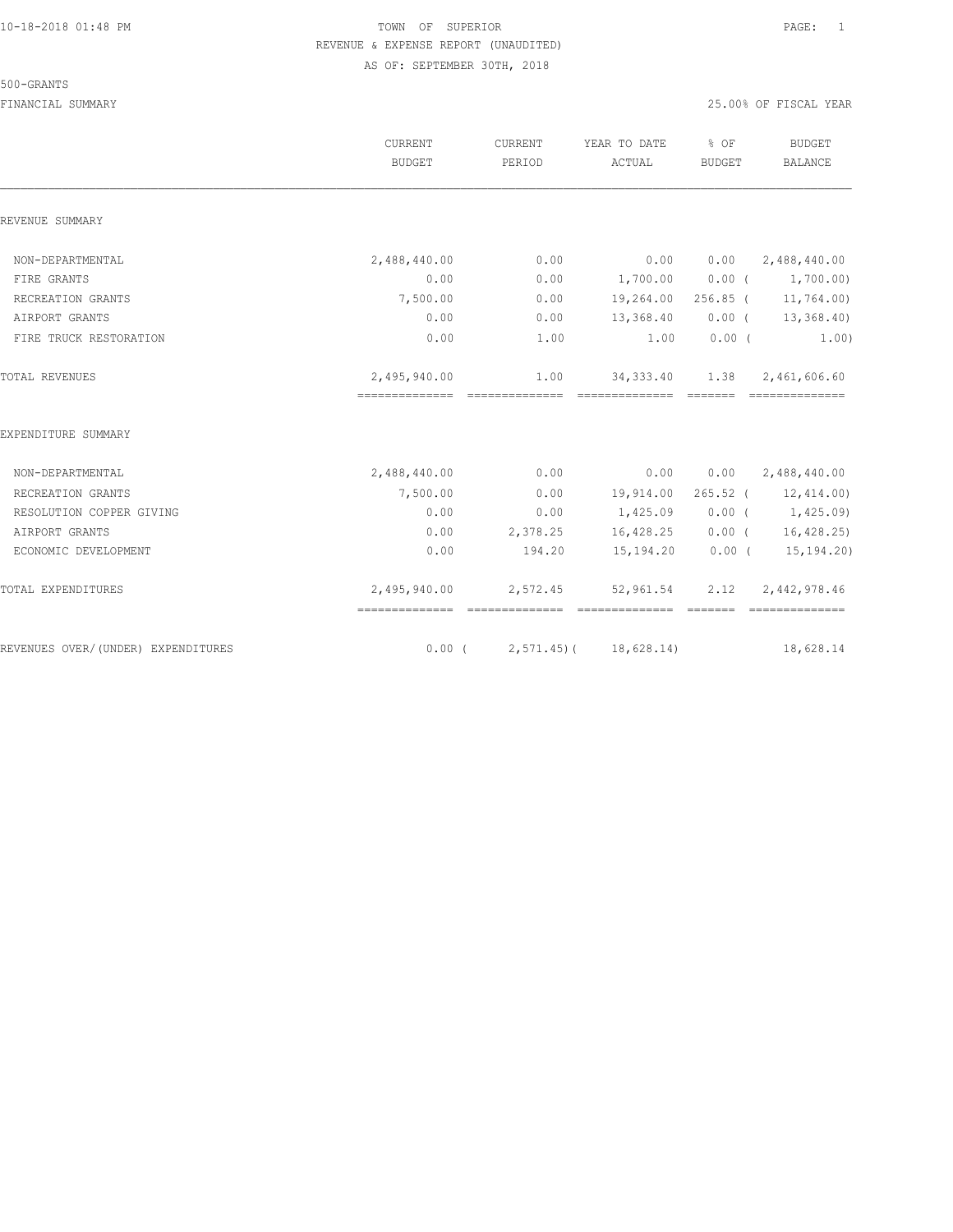## 510-Emergency Services

|                                    | <b>CURRENT</b><br><b>BUDGET</b> | CURRENT<br>PERIOD            | YEAR TO DATE<br>ACTUAL        | % OF<br><b>BUDGET</b> | <b>BUDGET</b><br>BALANCE |
|------------------------------------|---------------------------------|------------------------------|-------------------------------|-----------------------|--------------------------|
| REVENUE SUMMARY                    |                                 |                              |                               |                       |                          |
| RC EMERGENCY SERV-FIRE             | 0.00                            | 64,500.00                    | 64,500.00                     | $0.00$ (              | 64,500.00)               |
| RC EMERGENCY SERV-POLICE           | 200,000.00                      | 35,500.00                    | 35,500.00                     | 17.75                 | 164,500.00               |
| TOTAL REVENUES                     | 200,000.00<br>--------------    | 100,000.00<br>-------------- | 100,000.00<br>--------------- | 50.00                 | 100,000.00               |
| EXPENDITURE SUMMARY                |                                 |                              |                               |                       |                          |
| RC EMERGENCY SERV-FIRE             | 164,500.00                      | 2,245.14                     | 35,749.93                     | 21.73                 | 128,750.07               |
| RC EMERGENCY SERV-POLICE           | 35,500.00                       | 2,185.68                     | 18,918.57                     | 53.29                 | 16,581.43                |
| TOTAL EXPENDITURES                 | 200,000.00                      | 4,430.82                     | 54,668.50                     | 27.33                 | 145, 331.50              |
| REVENUES OVER/(UNDER) EXPENDITURES | 0.00                            | 95,569.18                    | 45, 331.50                    | $\sqrt{2}$            | 45,331.50                |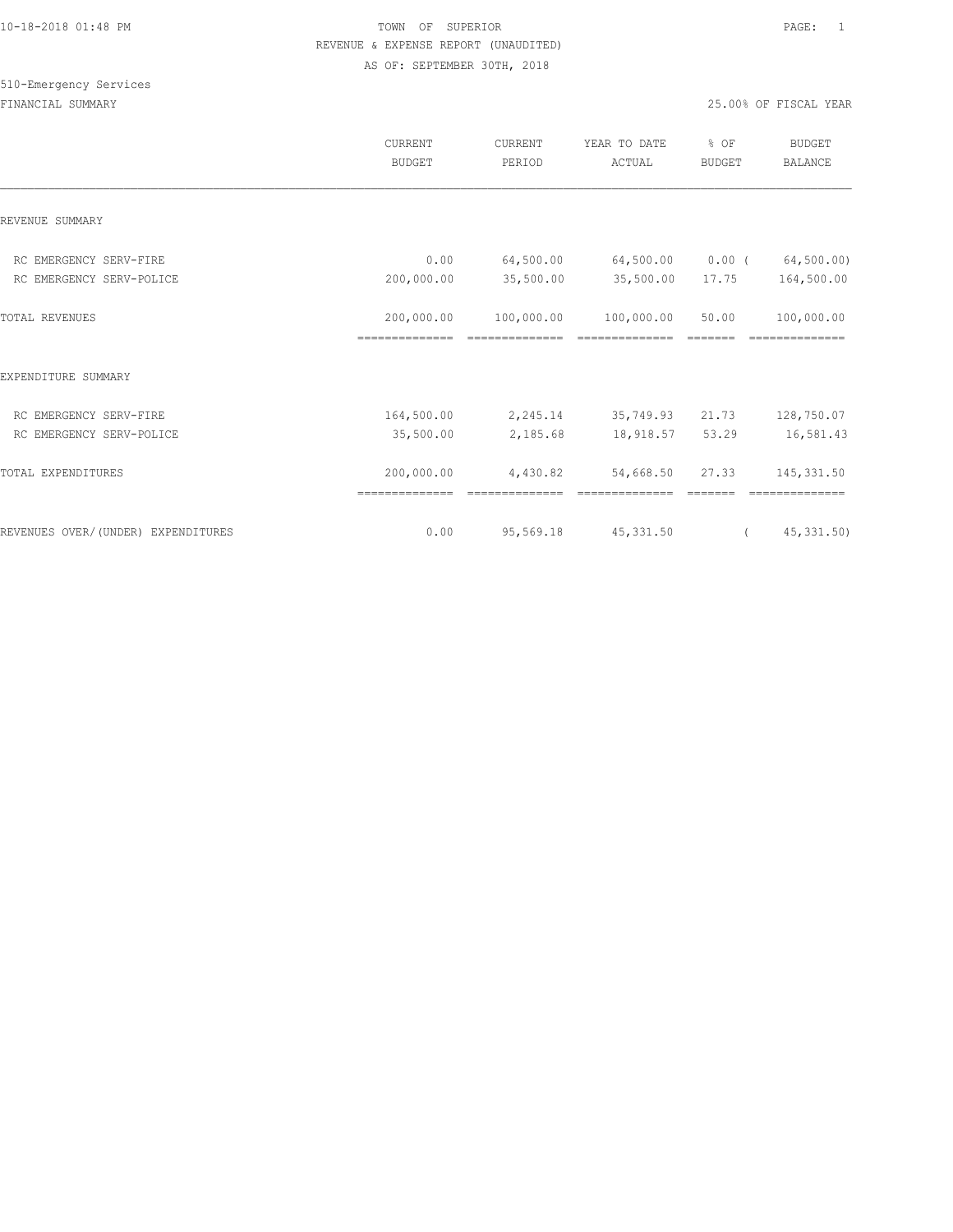|  |  |  |  | 10-18-2018 01:48 PM |
|--|--|--|--|---------------------|

## 800-FIRE DEPT PENSION

|                     | CURRENT<br>BUDGET   | CURRENT<br>PERIOD               | YEAR TO DATE<br>ACTUAL          | % OF<br>BUDGET      | BUDGET<br>BALANCE              |
|---------------------|---------------------|---------------------------------|---------------------------------|---------------------|--------------------------------|
| REVENUE SUMMARY     |                     |                                 |                                 |                     |                                |
|                     | --------------<br>. | ______________<br>.             | ______________<br>------------- | ________<br>======  | ______________<br>------------ |
| EXPENDITURE SUMMARY |                     |                                 |                                 |                     |                                |
|                     | ==============      | ______________<br>------------- | ______________<br>------------- | ________<br>------- | ______________<br>------------ |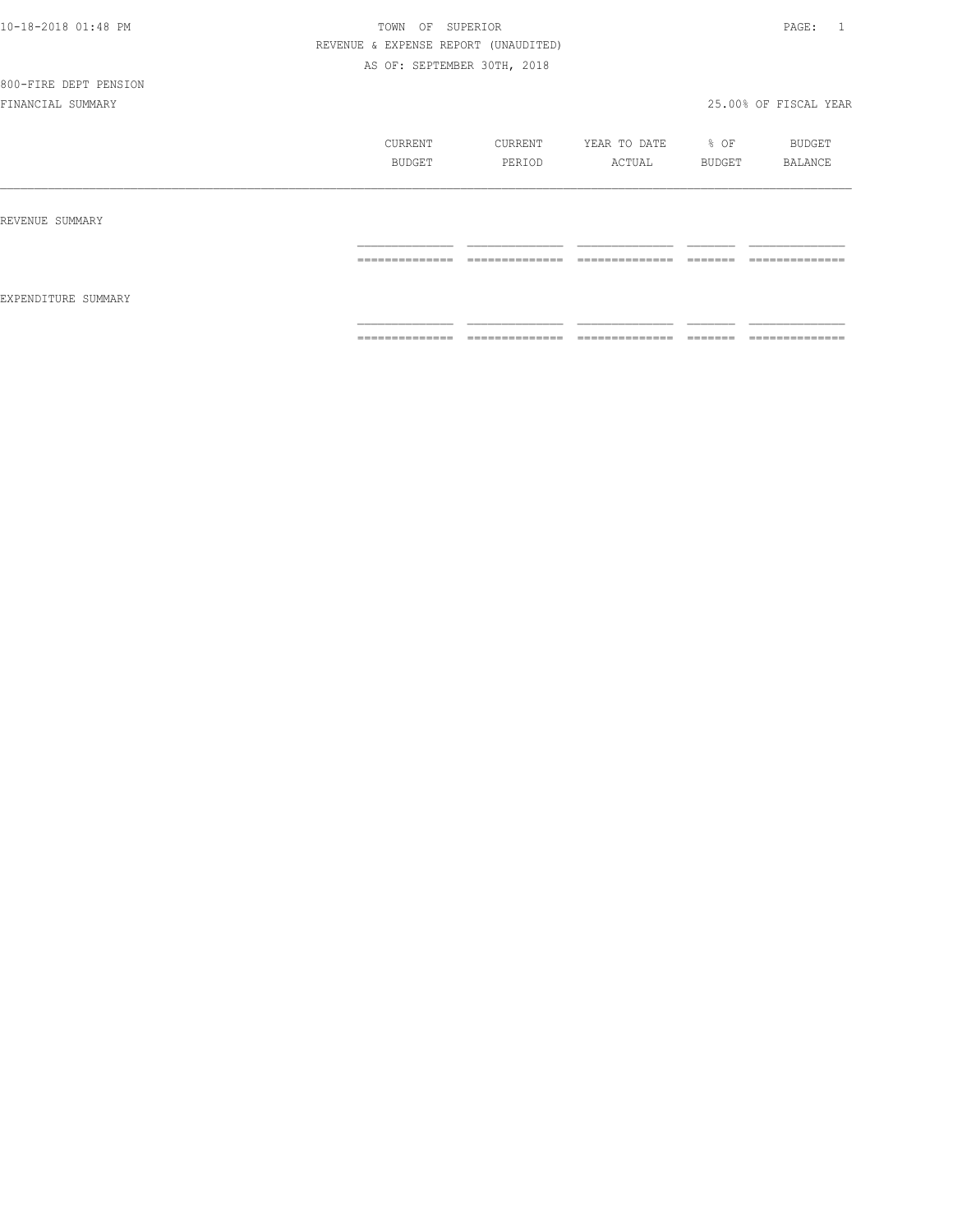#### 810-LGIP

|                     | CURRENT<br>BUDGET | CURRENT<br>PERIOD    | YEAR TO DATE<br>ACTUAL | % OF<br>BUDGET                                                                                                                                                                                                                                                                                                                                                                                                                                                                         | BUDGET<br>BALANCE   |
|---------------------|-------------------|----------------------|------------------------|----------------------------------------------------------------------------------------------------------------------------------------------------------------------------------------------------------------------------------------------------------------------------------------------------------------------------------------------------------------------------------------------------------------------------------------------------------------------------------------|---------------------|
| REVENUE SUMMARY     |                   |                      |                        |                                                                                                                                                                                                                                                                                                                                                                                                                                                                                        |                     |
| EXPENDITURE SUMMARY | ==============    | ---------------<br>. | ---------------<br>.   | -------<br>------                                                                                                                                                                                                                                                                                                                                                                                                                                                                      | --------------<br>. |
|                     | ==============    | ==============       | ==============         | $\begin{array}{cccccccccc} \multicolumn{2}{c}{} & \multicolumn{2}{c}{} & \multicolumn{2}{c}{} & \multicolumn{2}{c}{} & \multicolumn{2}{c}{} & \multicolumn{2}{c}{} & \multicolumn{2}{c}{} & \multicolumn{2}{c}{} & \multicolumn{2}{c}{} & \multicolumn{2}{c}{} & \multicolumn{2}{c}{} & \multicolumn{2}{c}{} & \multicolumn{2}{c}{} & \multicolumn{2}{c}{} & \multicolumn{2}{c}{} & \multicolumn{2}{c}{} & \multicolumn{2}{c}{} & \multicolumn{2}{c}{} & \multicolumn{2}{c}{} & \mult$ | ==============      |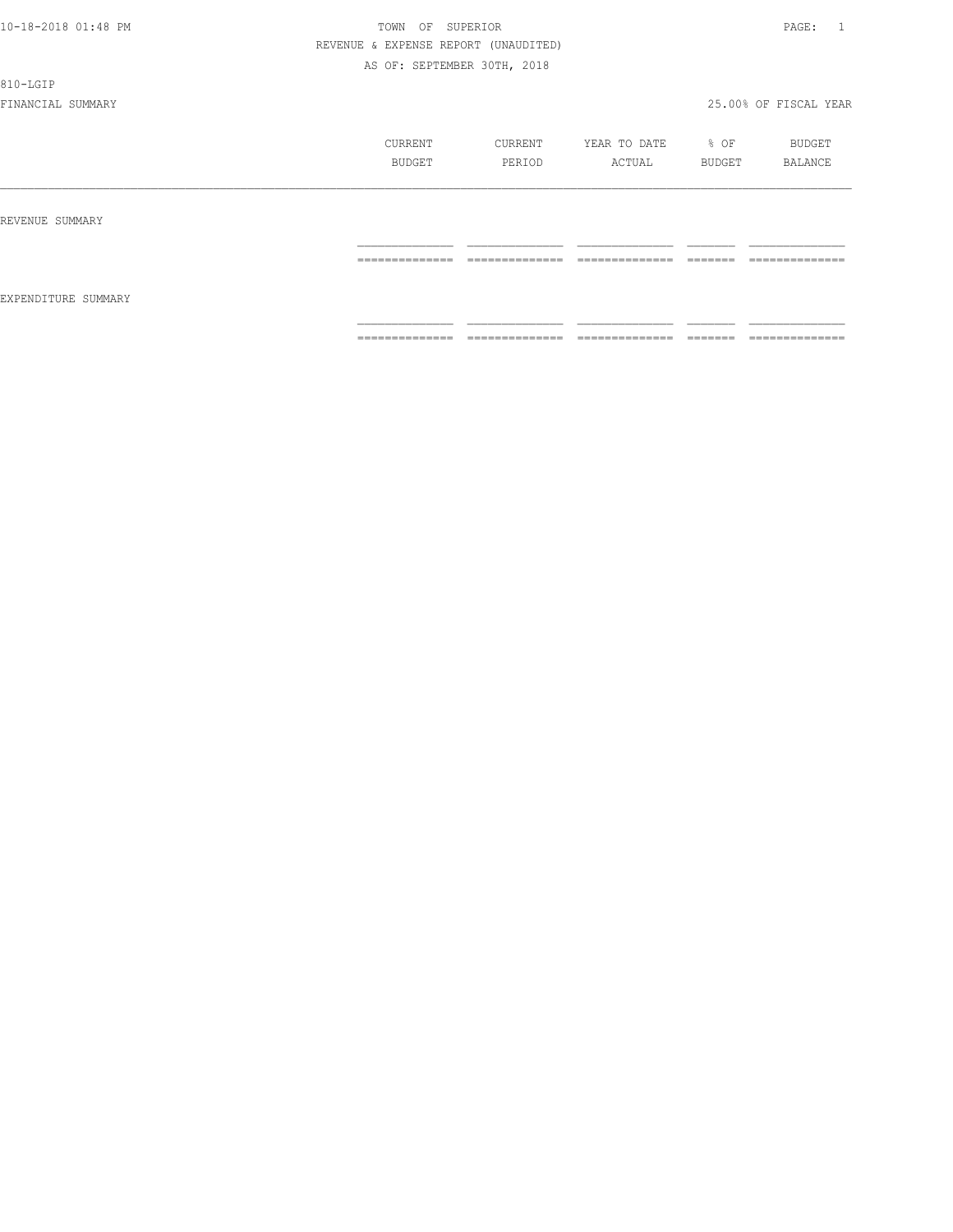#### 820-EXPLORERS

|                     | CURRENT<br>BUDGET                                                                                                                                                                                                                                                                                                                                                                                                                                                                      | CURRENT<br>PERIOD                                                                                                                                                                                                                                                                                                                                                                                                                                                                            | YEAR TO DATE<br>ACTUAL | % OF<br>BUDGET     | BUDGET<br>BALANCE                                                                                                                                                                                                                                                                                                                                                                                                                                                                            |
|---------------------|----------------------------------------------------------------------------------------------------------------------------------------------------------------------------------------------------------------------------------------------------------------------------------------------------------------------------------------------------------------------------------------------------------------------------------------------------------------------------------------|----------------------------------------------------------------------------------------------------------------------------------------------------------------------------------------------------------------------------------------------------------------------------------------------------------------------------------------------------------------------------------------------------------------------------------------------------------------------------------------------|------------------------|--------------------|----------------------------------------------------------------------------------------------------------------------------------------------------------------------------------------------------------------------------------------------------------------------------------------------------------------------------------------------------------------------------------------------------------------------------------------------------------------------------------------------|
| REVENUE SUMMARY     |                                                                                                                                                                                                                                                                                                                                                                                                                                                                                        |                                                                                                                                                                                                                                                                                                                                                                                                                                                                                              |                        |                    |                                                                                                                                                                                                                                                                                                                                                                                                                                                                                              |
|                     | --------------<br>---------------                                                                                                                                                                                                                                                                                                                                                                                                                                                      | --------------<br>---------------                                                                                                                                                                                                                                                                                                                                                                                                                                                            | ==============         | -------<br>------- | --------------<br>---------------                                                                                                                                                                                                                                                                                                                                                                                                                                                            |
| EXPENDITURE SUMMARY |                                                                                                                                                                                                                                                                                                                                                                                                                                                                                        |                                                                                                                                                                                                                                                                                                                                                                                                                                                                                              |                        |                    |                                                                                                                                                                                                                                                                                                                                                                                                                                                                                              |
|                     | $\begin{array}{cccccccccc} \multicolumn{2}{c}{} & \multicolumn{2}{c}{} & \multicolumn{2}{c}{} & \multicolumn{2}{c}{} & \multicolumn{2}{c}{} & \multicolumn{2}{c}{} & \multicolumn{2}{c}{} & \multicolumn{2}{c}{} & \multicolumn{2}{c}{} & \multicolumn{2}{c}{} & \multicolumn{2}{c}{} & \multicolumn{2}{c}{} & \multicolumn{2}{c}{} & \multicolumn{2}{c}{} & \multicolumn{2}{c}{} & \multicolumn{2}{c}{} & \multicolumn{2}{c}{} & \multicolumn{2}{c}{} & \multicolumn{2}{c}{} & \mult$ | $\begin{array}{c} \multicolumn{2}{c} {\textbf{1}} & \multicolumn{2}{c} {\textbf{2}} & \multicolumn{2}{c} {\textbf{3}} & \multicolumn{2}{c} {\textbf{4}} \\ \multicolumn{2}{c} {\textbf{2}} & \multicolumn{2}{c} {\textbf{3}} & \multicolumn{2}{c} {\textbf{4}} & \multicolumn{2}{c} {\textbf{5}} & \multicolumn{2}{c} {\textbf{6}} \\ \multicolumn{2}{c} {\textbf{4}} & \multicolumn{2}{c} {\textbf{5}} & \multicolumn{2}{c} {\textbf{6}} & \multicolumn{2}{c} {\textbf{6}} & \multicolumn{$ |                        |                    | $\begin{array}{c} \multicolumn{2}{c} {\textbf{1}} & \multicolumn{2}{c} {\textbf{2}} & \multicolumn{2}{c} {\textbf{3}} & \multicolumn{2}{c} {\textbf{4}} \\ \multicolumn{2}{c} {\textbf{5}} & \multicolumn{2}{c} {\textbf{6}} & \multicolumn{2}{c} {\textbf{7}} & \multicolumn{2}{c} {\textbf{8}} & \multicolumn{2}{c} {\textbf{9}} \\ \multicolumn{2}{c} {\textbf{6}} & \multicolumn{2}{c} {\textbf{7}} & \multicolumn{2}{c} {\textbf{8}} & \multicolumn{2}{c} {\textbf{9}} & \multicolumn{$ |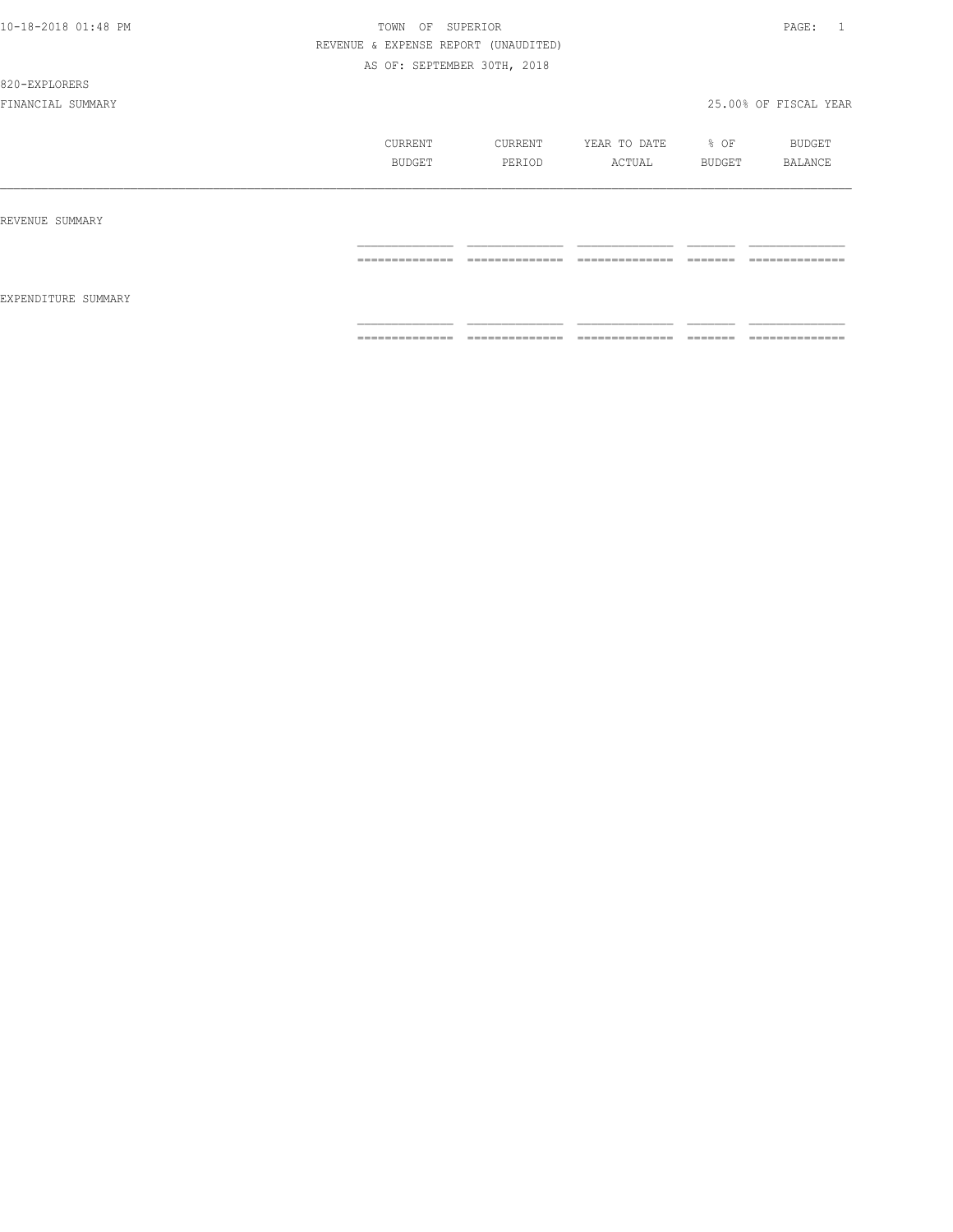## 830-TOYS FOR TOTS

|                                    | CURRENT<br><b>BUDGET</b> | CURRENT<br>PERIOD | YEAR TO DATE<br>ACTUAL | % OF<br>BUDGET | <b>BUDGET</b><br>BALANCE |
|------------------------------------|--------------------------|-------------------|------------------------|----------------|--------------------------|
| REVENUE SUMMARY                    |                          |                   |                        |                |                          |
| NON-DEPARTMENTAL                   | 0.00                     | 140.00            | 140.00                 | $0.00$ (       | 140.00)                  |
| TOTAL REVENUES                     | 0.00                     | 140.00            | 140.00                 | $0.00$ (       | 140.00)                  |
| EXPENDITURE SUMMARY                |                          |                   |                        |                |                          |
|                                    |                          |                   |                        |                |                          |
| REVENUES OVER/(UNDER) EXPENDITURES | 0.00                     | 140.00            | 140.00                 |                | 140.00)                  |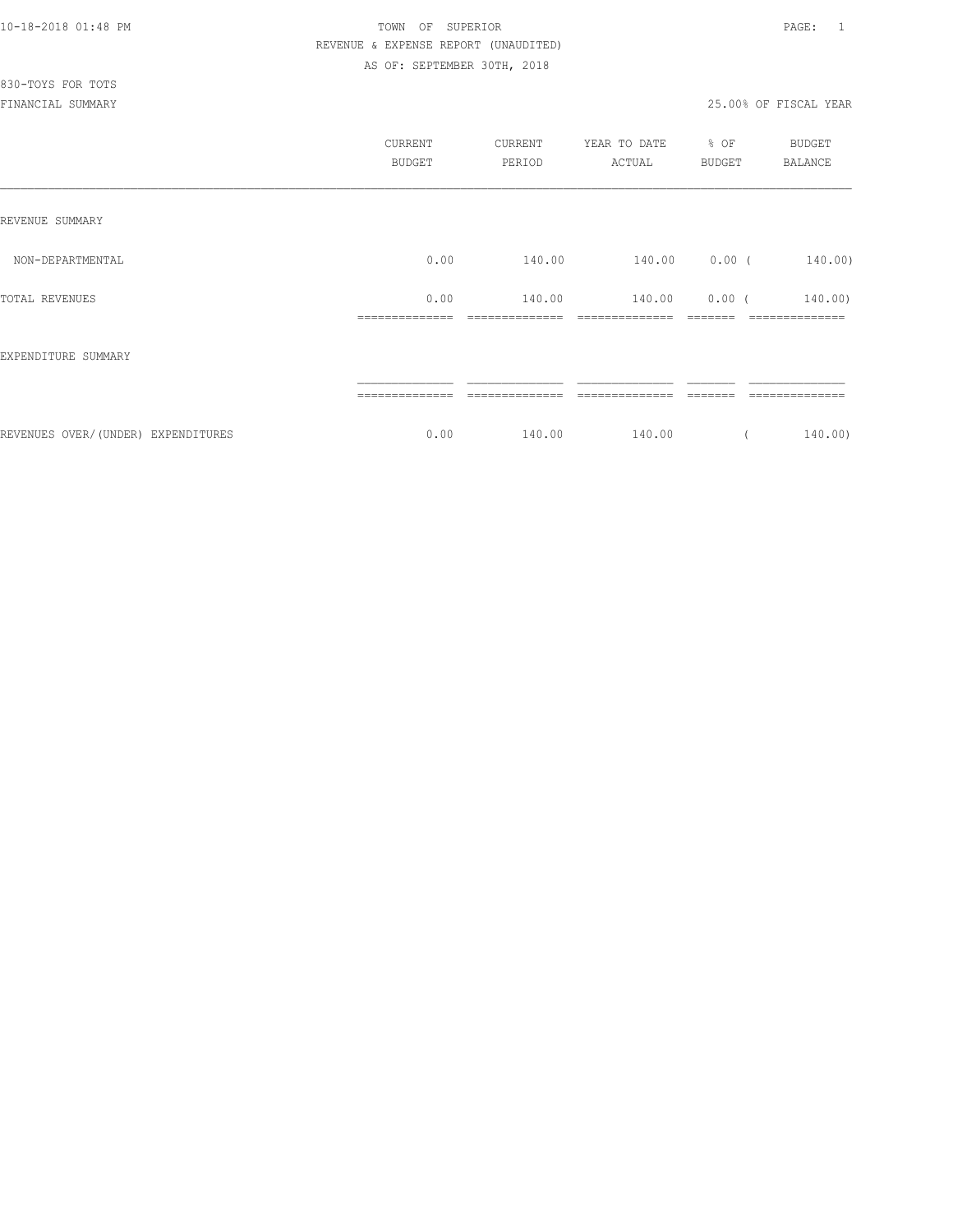|  | 10-18-2018 01:48 PM |  |
|--|---------------------|--|

# 840-GENERAL FIXED ASSETS

|                     | CURRENT<br>BUDGET   | CURRENT<br>PERIOD   | YEAR TO DATE<br>ACTUAL | % OF<br>BUDGET      | BUDGET<br><b>BALANCE</b> |
|---------------------|---------------------|---------------------|------------------------|---------------------|--------------------------|
| REVENUE SUMMARY     |                     |                     |                        |                     |                          |
| EXPENDITURE SUMMARY | ______________<br>. | ______________<br>. | ______________<br>.    | --------<br>------- | ______________<br>.      |
|                     | ==============      | --------------<br>. | ---------------<br>.   | --------<br>------- | --------------<br>.      |